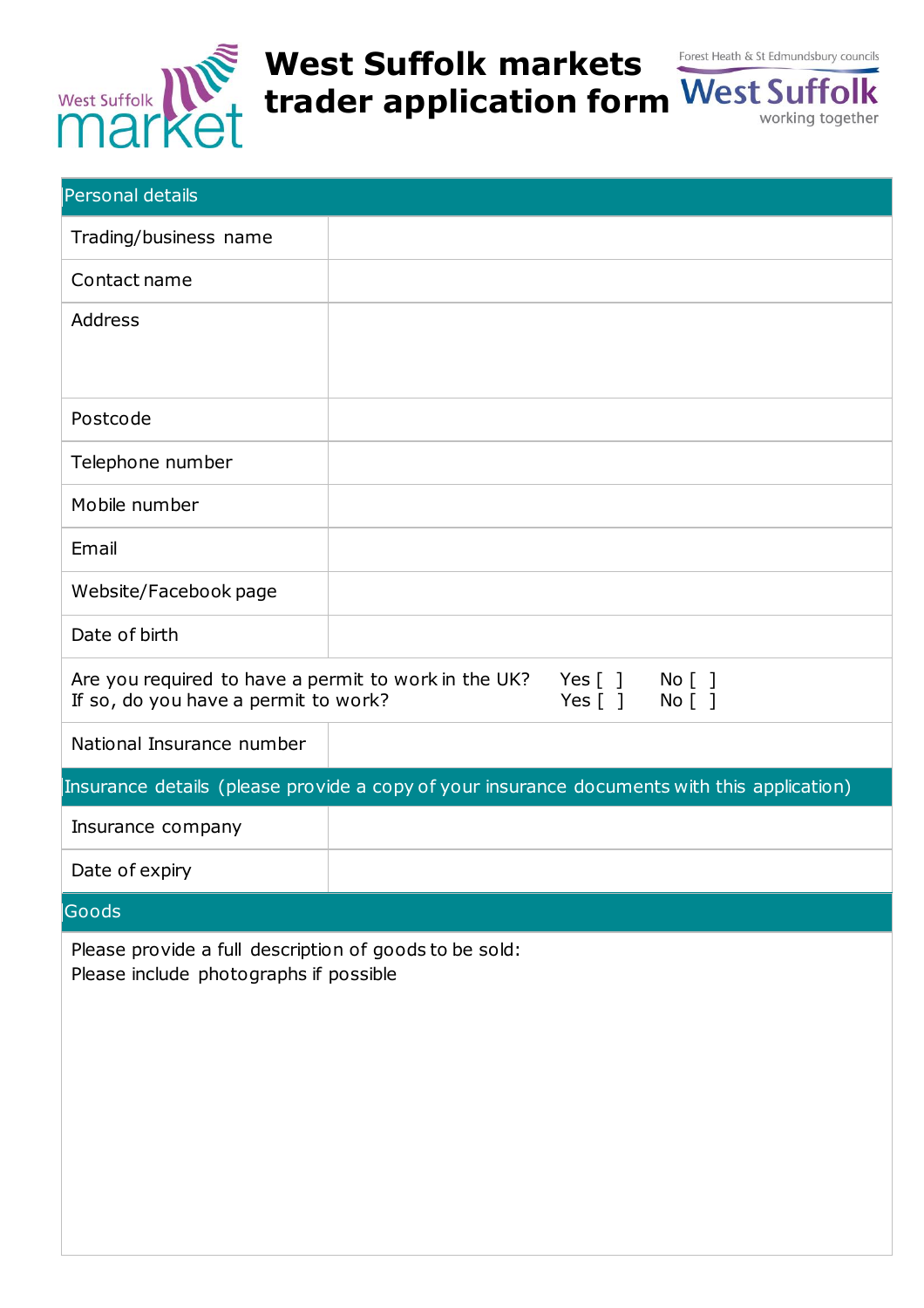| Where would you like to trade?                                                                                                 |                                                                   |                                                   |  |  |
|--------------------------------------------------------------------------------------------------------------------------------|-------------------------------------------------------------------|---------------------------------------------------|--|--|
| $\begin{bmatrix} 1 \end{bmatrix}$                                                                                              | Tuesday                                                           | Newmarket                                         |  |  |
| $\begin{bmatrix} 1 \end{bmatrix}$                                                                                              | Wednesday                                                         | <b>Bury St Edmunds</b>                            |  |  |
| $\lceil$ 1                                                                                                                     | Thursday                                                          | <b>Brandon</b>                                    |  |  |
| $\lceil$ 1                                                                                                                     | Friday                                                            | Haverhill / Mildenhall                            |  |  |
| $\begin{bmatrix} 1 \end{bmatrix}$                                                                                              | Saturday                                                          | Brandon / Bury St Edmunds / Haverhill / Newmarket |  |  |
| $[\ ]$                                                                                                                         | Saturday                                                          | (third Saturday monthly) Clare                    |  |  |
| Preferred start date:                                                                                                          |                                                                   |                                                   |  |  |
| Registration details (traders selling food only)                                                                               |                                                                   |                                                   |  |  |
| Details of local authority where your business is registered<br>Please submit a copy of your food hygiene training certificate |                                                                   |                                                   |  |  |
| <b>Stall details</b>                                                                                                           |                                                                   |                                                   |  |  |
| Type of stall you will be using: Gazebo / free standing trailer / vehicle / other                                              |                                                                   |                                                   |  |  |
| Size of stall:                                                                                                                 |                                                                   |                                                   |  |  |
| Do you require power? (extra charges apply)<br>Yes [ ] No [ ]<br>If so please list the items you will be bringing:             |                                                                   |                                                   |  |  |
|                                                                                                                                | All electrical items will require a current PAT test certificate. |                                                   |  |  |

**Declaration:** I hereby certify that the information I have provided is correct.

Signed: Date:

Return to: Sharon Fairweather, Market Development Officer, West Suffolk House, Western Way, Bury St Edmunds, Suffolk IP33 3YU [sharon.fairweather@westsuffolk.gov.uk](mailto:sharon.fairweather@westsuffolk.gov.uk)

West Suffolk councils is a Data Controller and can be contacted at: West Suffolk House, Western Way, Bury St Edmunds, Suffolk, IP33 3YU Tel: 01284 763233.

The Data Protection Officer is Leah Mickleborough and can be contacted at the same address. We are collecting your personal information in order to process your application under the Financial Services and Markets Act 2000 as we are the licensing authority.

Your data will not be shared with third parties but may be used of council purposes, in order to prevent or detect crime, to protect public funds or where we are required or permitted to share data under other legislation.

Your data will be kept for two years after you have ceased trading and in line with our retention policy. You have the right to access your data and to rectify mistakes, erase, restrict, object or move your data in certain circumstances. Automated decision making and processing is not used during this application.

Please contact the Data Protection Officer for further information or go to our website where